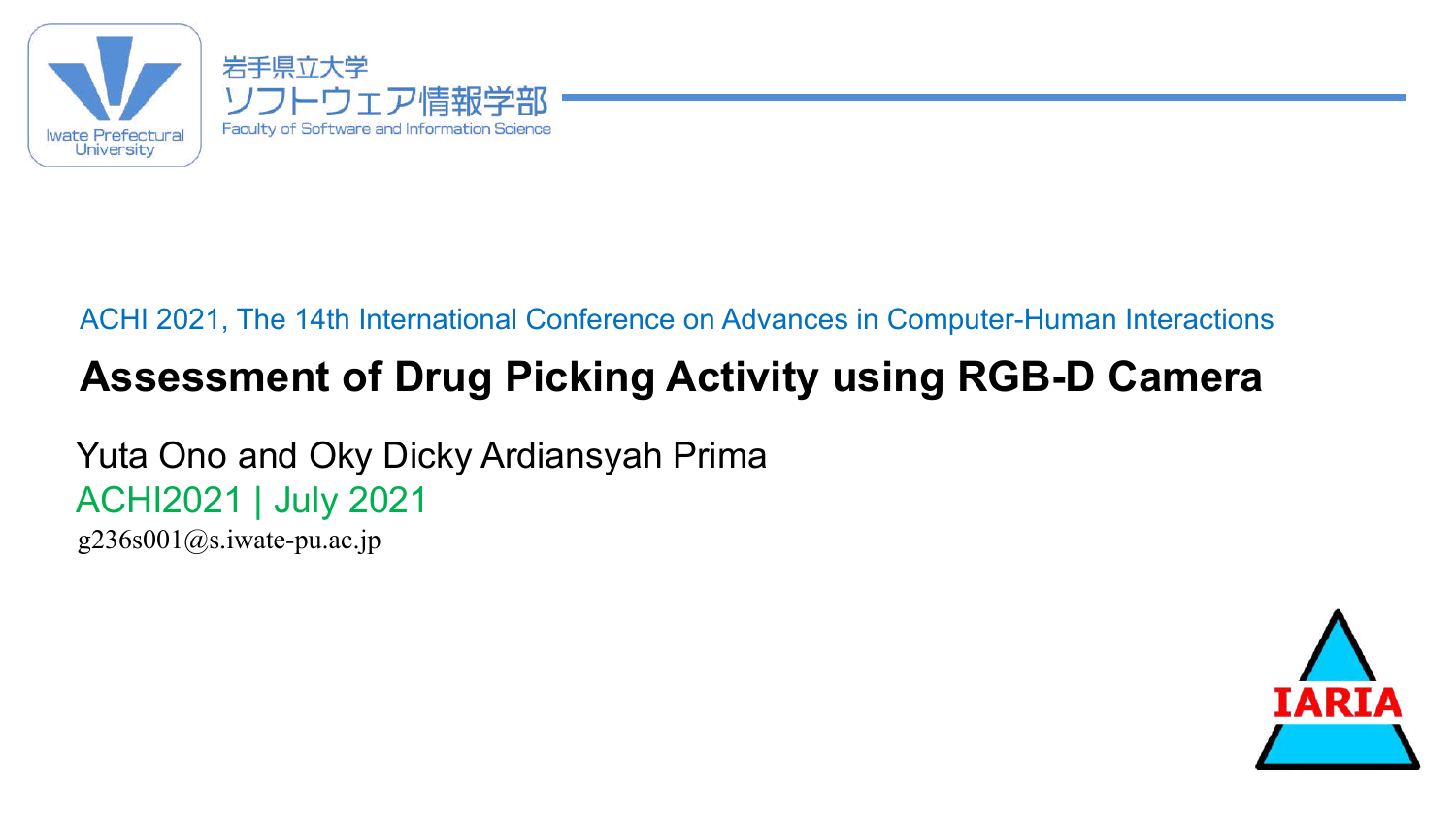## $\blacksquare$  About Me

- Ø **Name**: Yuta Ono
- Ø **Course**: Ph.D. candidate student
- Ø **Affiliation:** Graduate School of Software and Information Science, Iwate Prefectural University

#### Ø **Research of interest**

- 3D human pose estimation and its application
- Human activity recognition
- Human behavior analysis

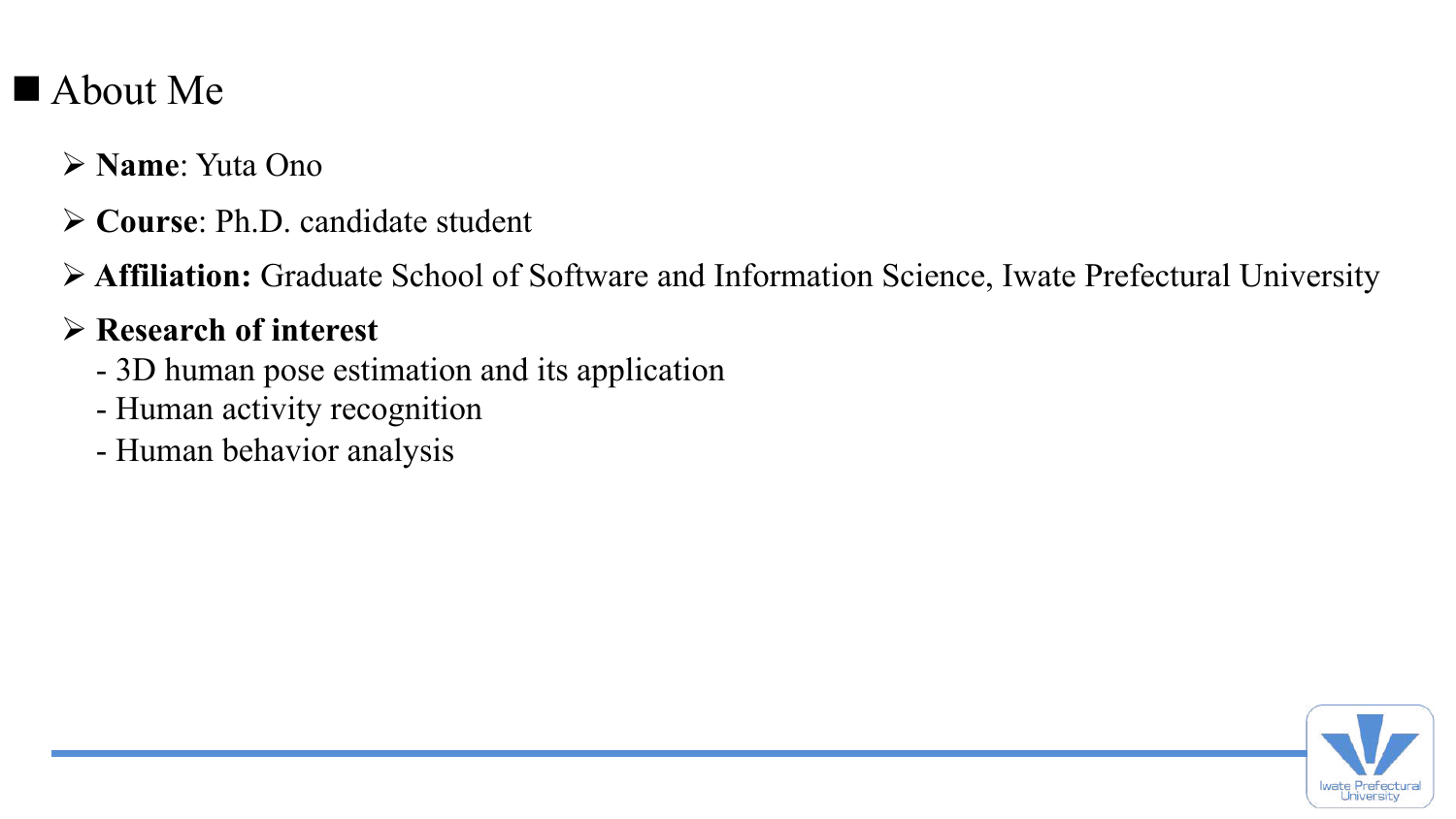# Agenda

- Background
- Research Aim
- The Tools used in This Study
- The Proposed Framework for Drug Picking Activity
- Experiment 1
- Experiment 2
- The Effectiveness of Our Proposed Framework
- Conclusion

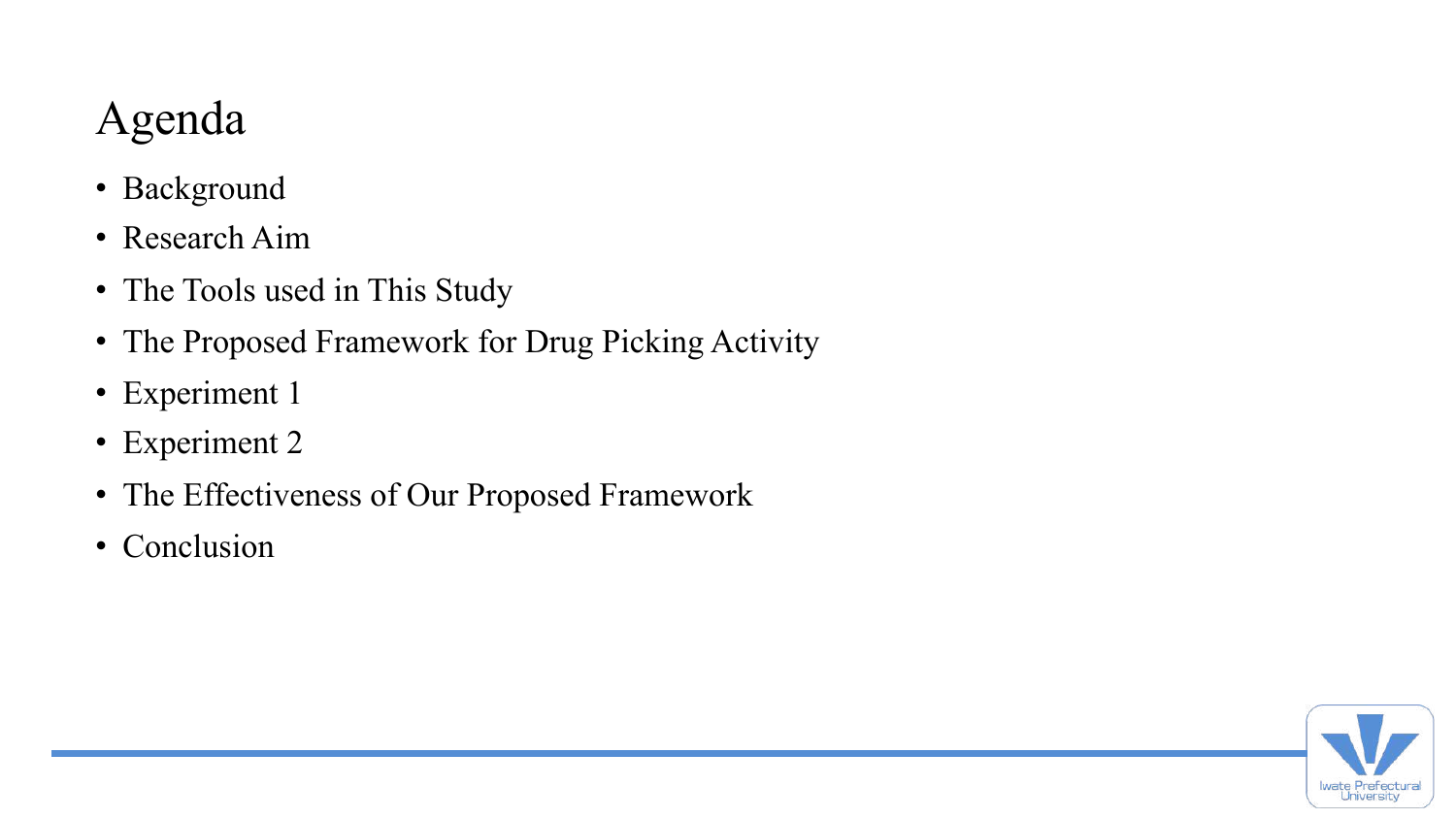## ■ Background

The aging rate is increasing because of medical advancement and decreasing birth rate and so on.



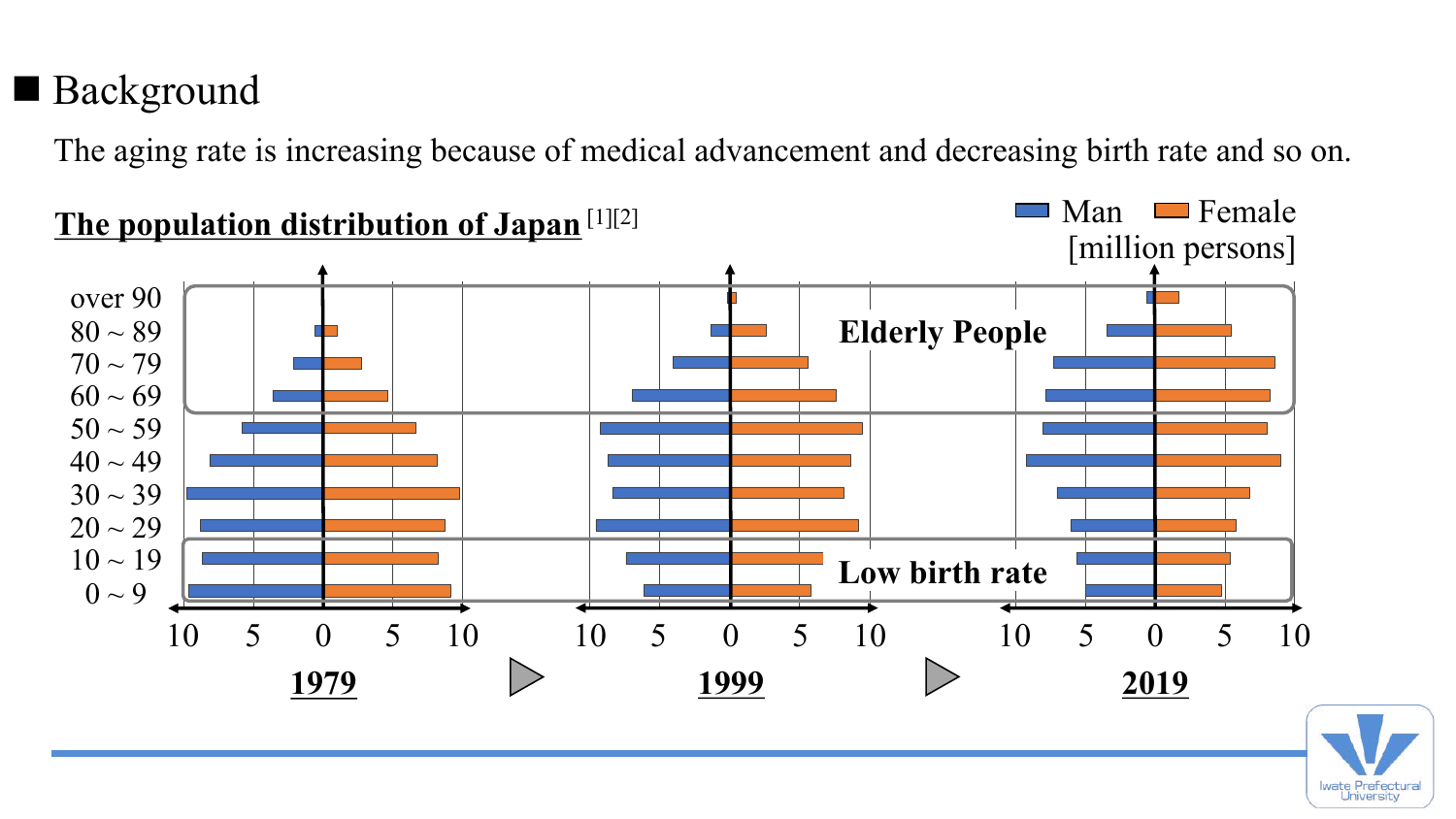## ■ Background

#### **Drug picking procedure in Japan**





1. Check the prescription 2. Pick the drugs 3. Check the drugs 4. Explain to the patient





A pharmacist's workload is increasing due to expanding the demand of drugs in an aged society. In Japan, non-pharmacists became able to pick some type of drugs in order to decrease the burden on pharmacists. However, picking error tends to occur since some drugs are similar.

A system is required to prevent the error during drug picking activity.

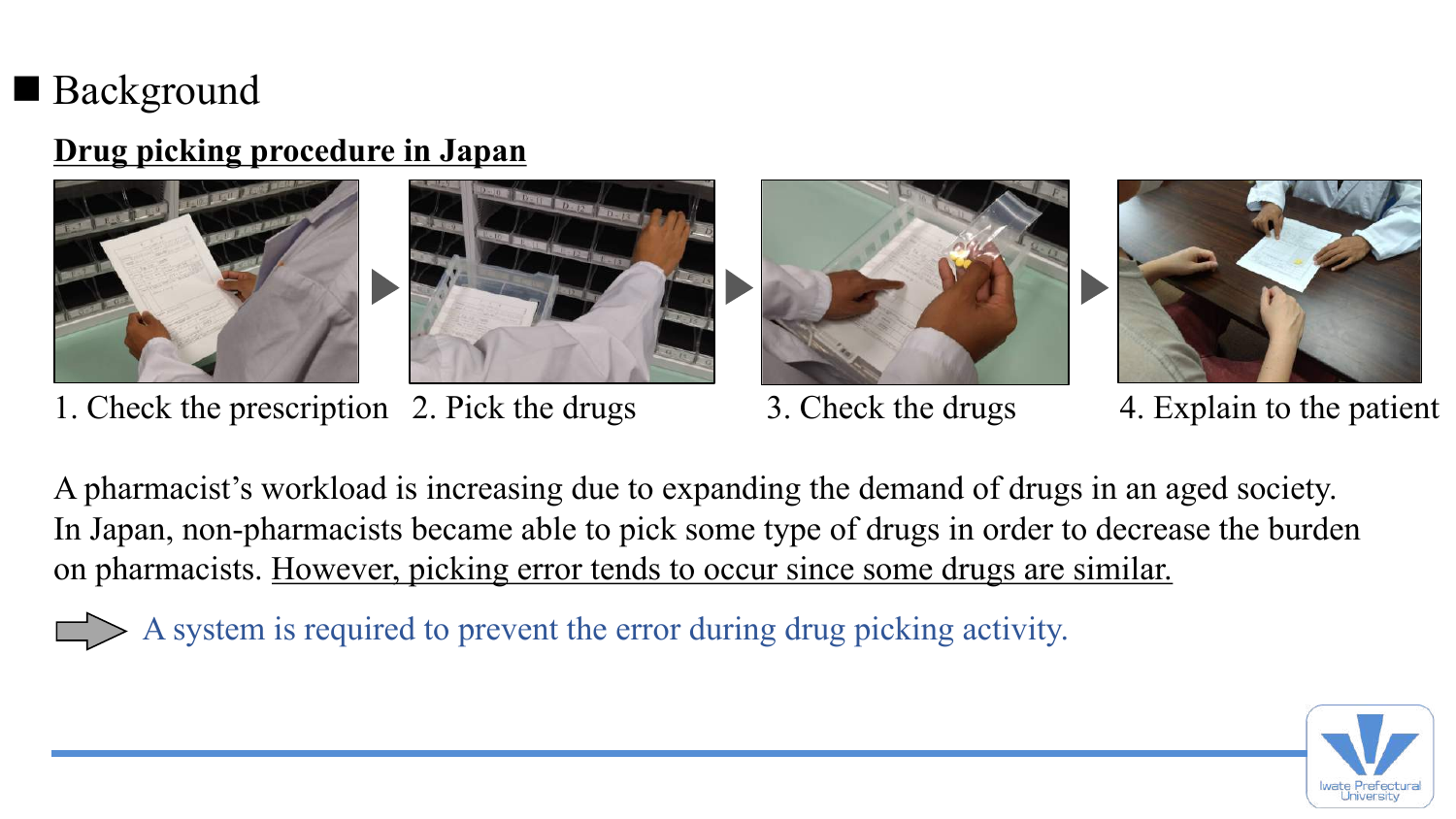## ■ Background

#### **Previous methods to prevent the error for drug picking activity**







- 
- 1. **Bar-code Scanner** <sup>[4]</sup> 2. **ADS** <sup>[5]</sup> 3. **DCM** using AR markers <sup>[6]</sup>
- **1. Bar-code or RFID method**  $\rightarrow$  Cumbersome to scan
- 2. Automated Dispensing System (ADS) → Require high cost
- 
- 
- 
- **3. Dispensing Cabinet Modification (DCM)**  $\rightarrow$  <u>Need to install a lot of LEDs or AR markers</u>

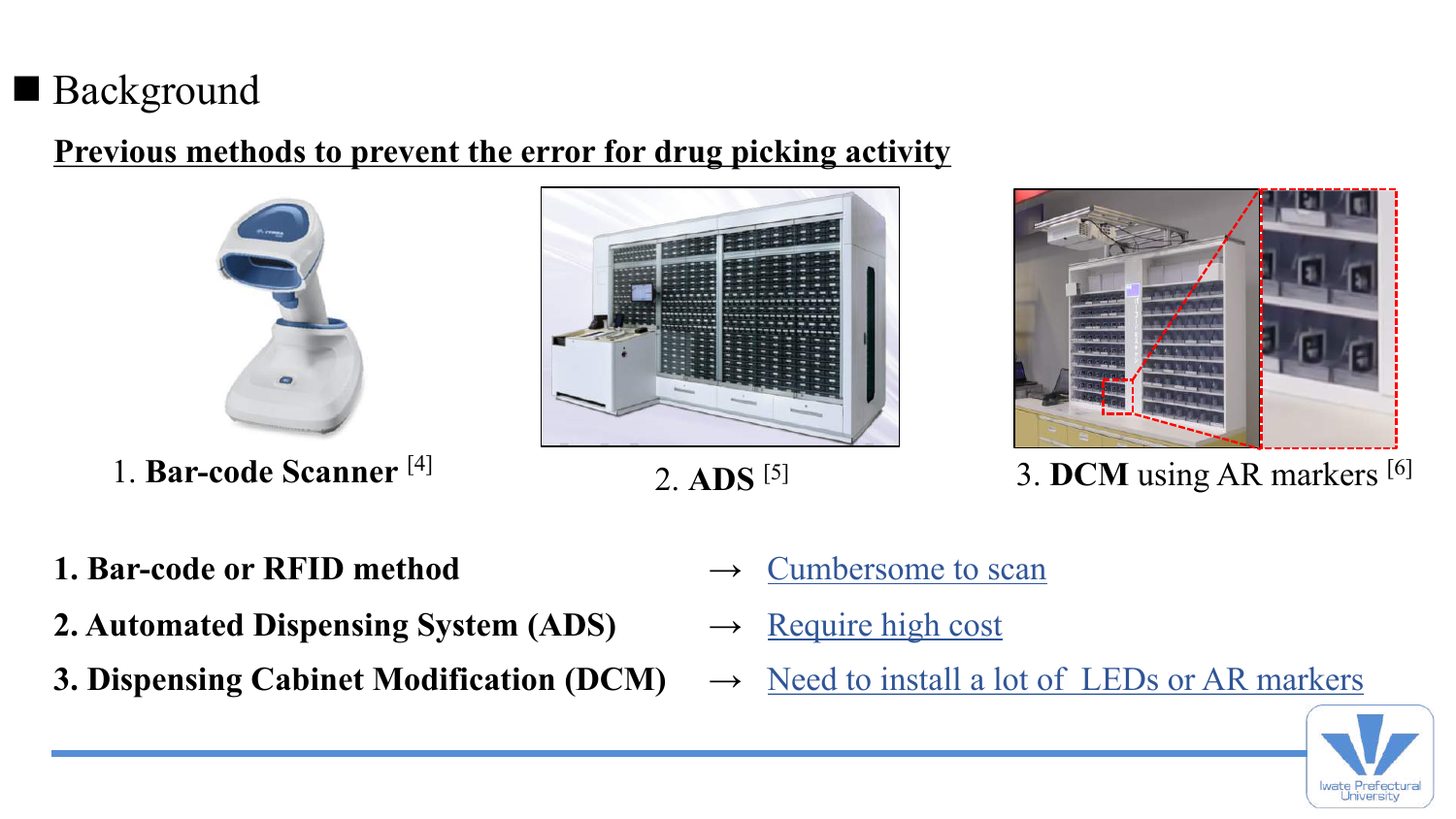## $\blacksquare$  Research Aim

This study attempts to build a framework for judging the drug picking activity in order to detect the errors easily at low-cost.

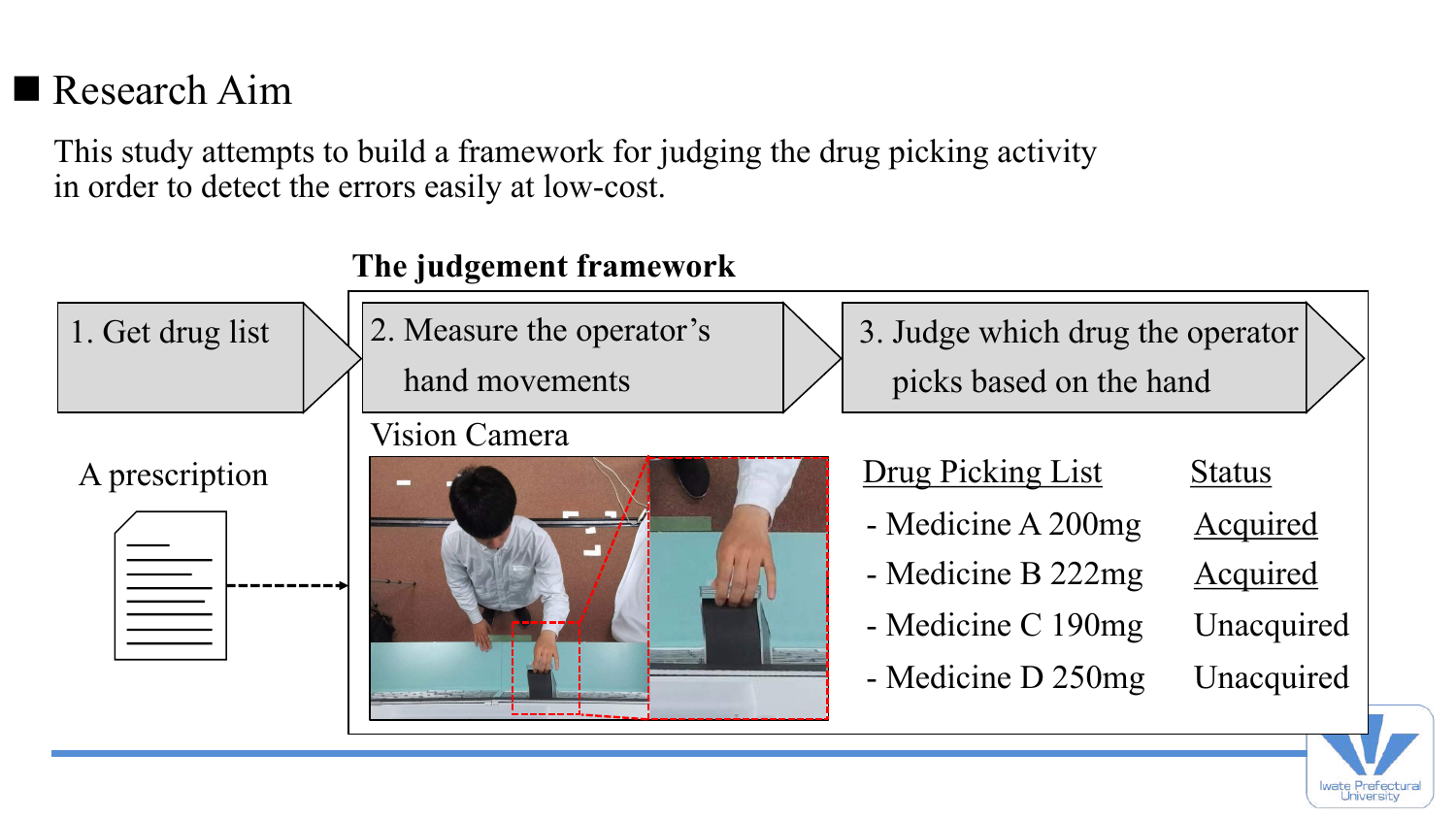## ■ The Tools used in This Study

#### **Accurate 3D hand detection in real space**

#### Ø **Azure Kinect**

This device can detect the 3D hand landmarks in real space using a depth sensor.

Depth sensor

RGB camera



Azure Kinect [7]



This software library can detect the 2D hand landmark from an RGB image using Convolutional Neural Network.



MediaPipe library [8]



by combining the Azure Kinect with the MediaPipe library. **We expect that 3D hand landmarks can be detected accurately**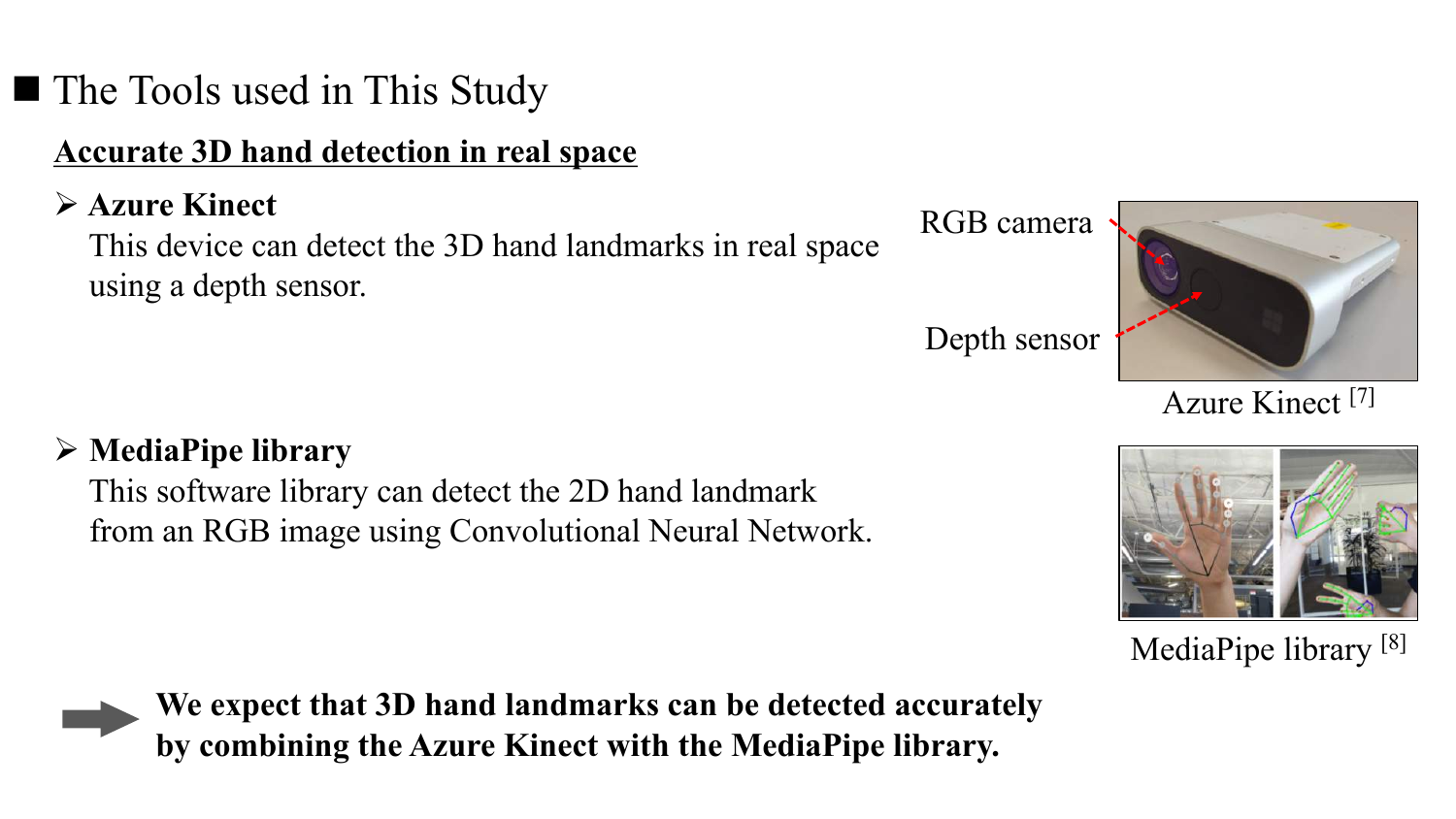## ■ The Proposed Framework for Drug Picking Activity

Our framework judges which shelf the operator has pulled based on the position of the hand and the position of the shelf.





- Shelf reference position  $\bigcirc$
- 3D center position of  $\bigcirc$ hand landmarks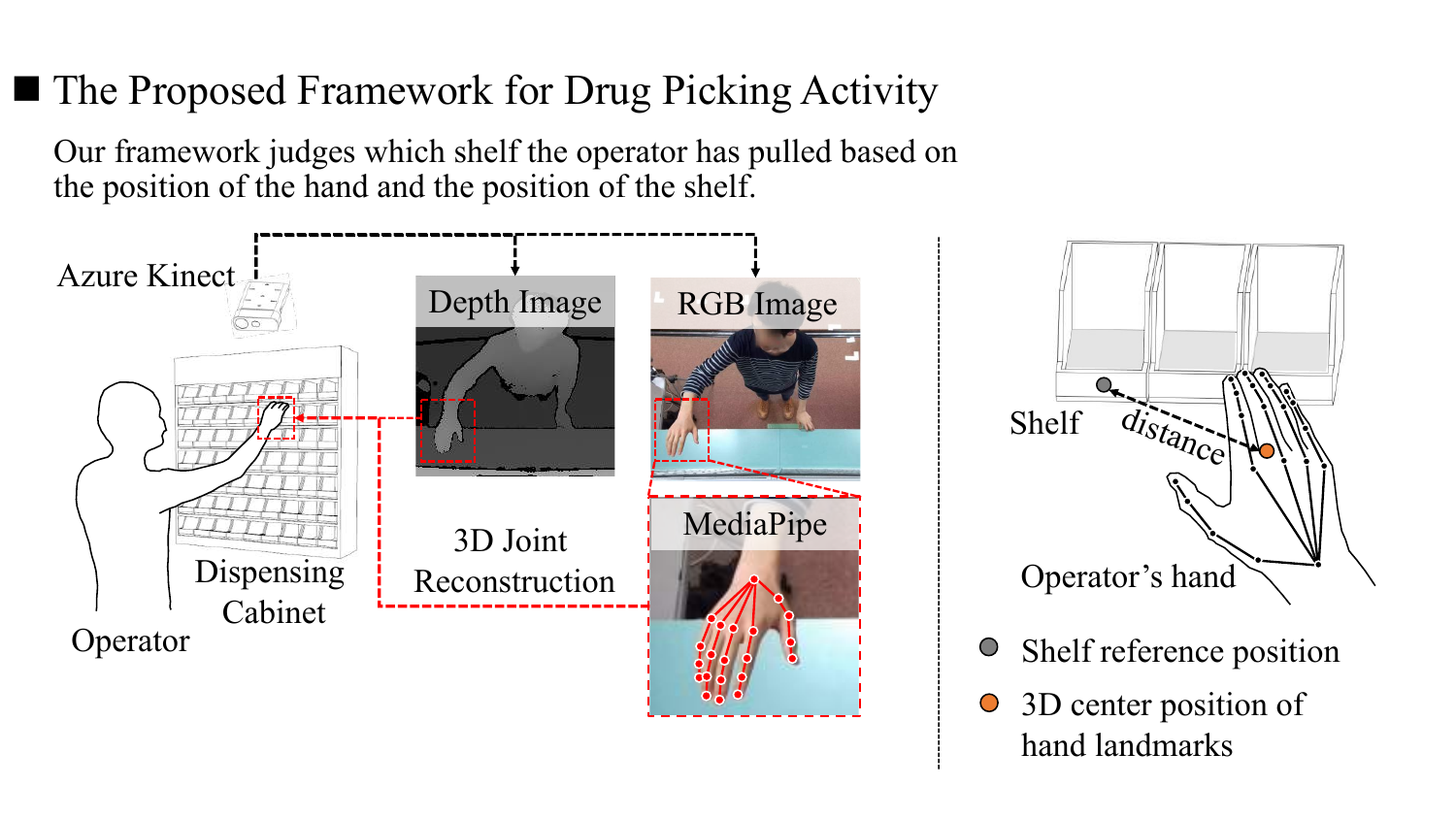## ■ The Proposed Framework for Drug Picking Activity

#### **The hand detection procedure**

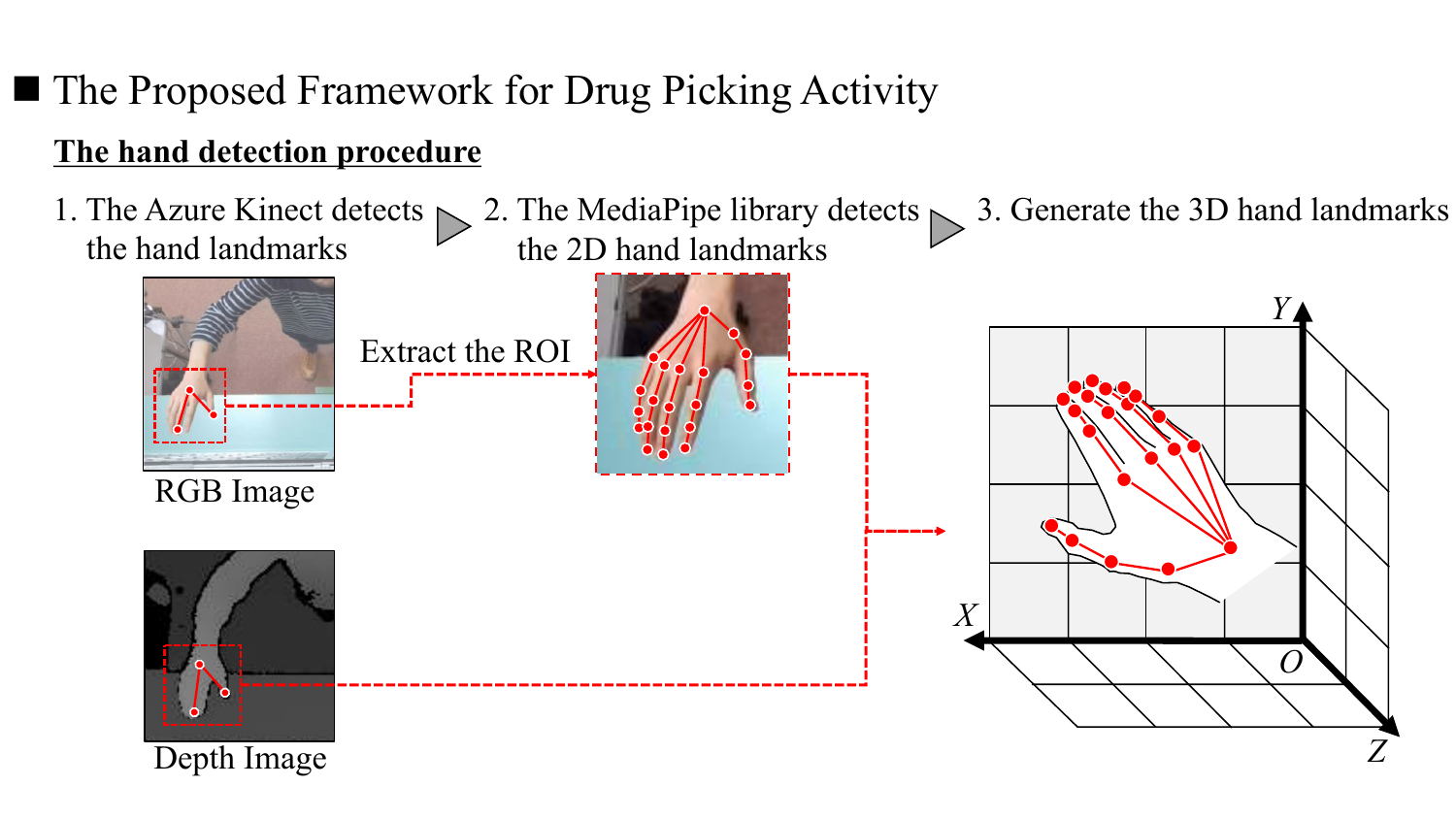## ■ The Proposed Framework for Drug Picking Activity

#### **The judgement procedure**

- 1. Calculate the 3D center position of the operator's hand
- 2. Identify the nearest reference shelf from the hand
- 3. Judge the shelf as "operated shelf" if it is detected as nearest for more than 0.5 seconds

#### **How to calculate the 3D center position of the hand?**

The finger landmarks are used to calculate the 3D center position of the hand.



Yellow circles indicate the finger landmarks in the MediaPipe library



- Reference shelf position  $\bigcirc$ 
	- 3D center position of hand landmarks
- 3D distance between the shelf and the center position of the hand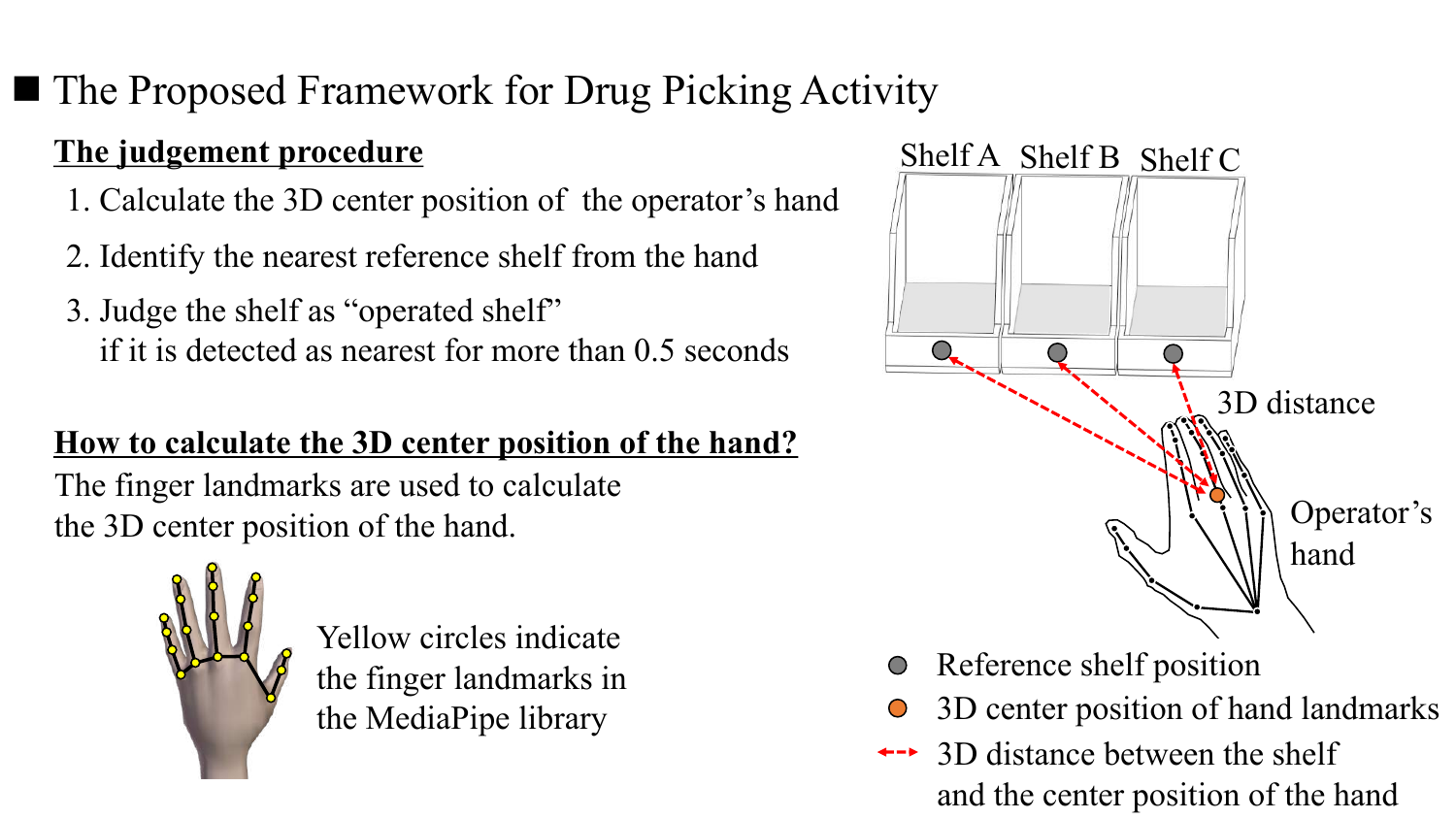## $\blacksquare$  Experiment 1

#### **The experiment environment**

- **Subject**: 5 persons
- **Dispensing cabinet**
	- Capacity: 63 shelves (7rows × 9columns)
	- $-$  A shelf size: 9.4cm  $\times$  10.6cm  $\times$  13.3cm
	- Align two cabinets side by side
	- Put cabinets at a height of 85.5cm above floor
- **Azure Kinect**
	- RGB camera:  $1920 \times 1080 \text{px}$ ,  $90^{\circ} \times 59^{\circ}$
	- Depth sensor:  $512 \times 512px$ ,  $120^{\circ} \times 120^{\circ}$



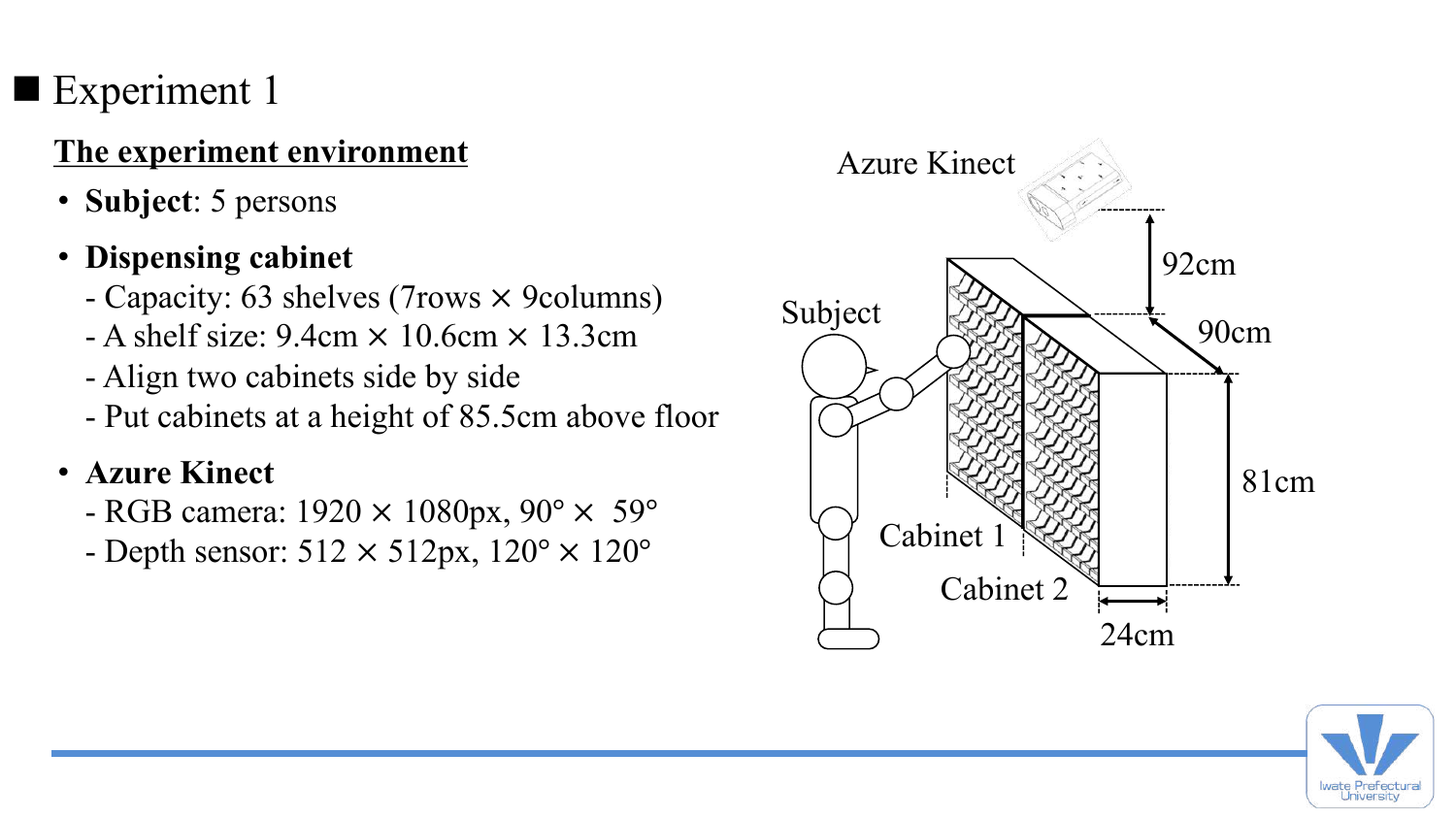## $\blacksquare$  Experiment 1

#### **The experiment procedure**



5. Repeat these steps above until the subject operates each shelf only once

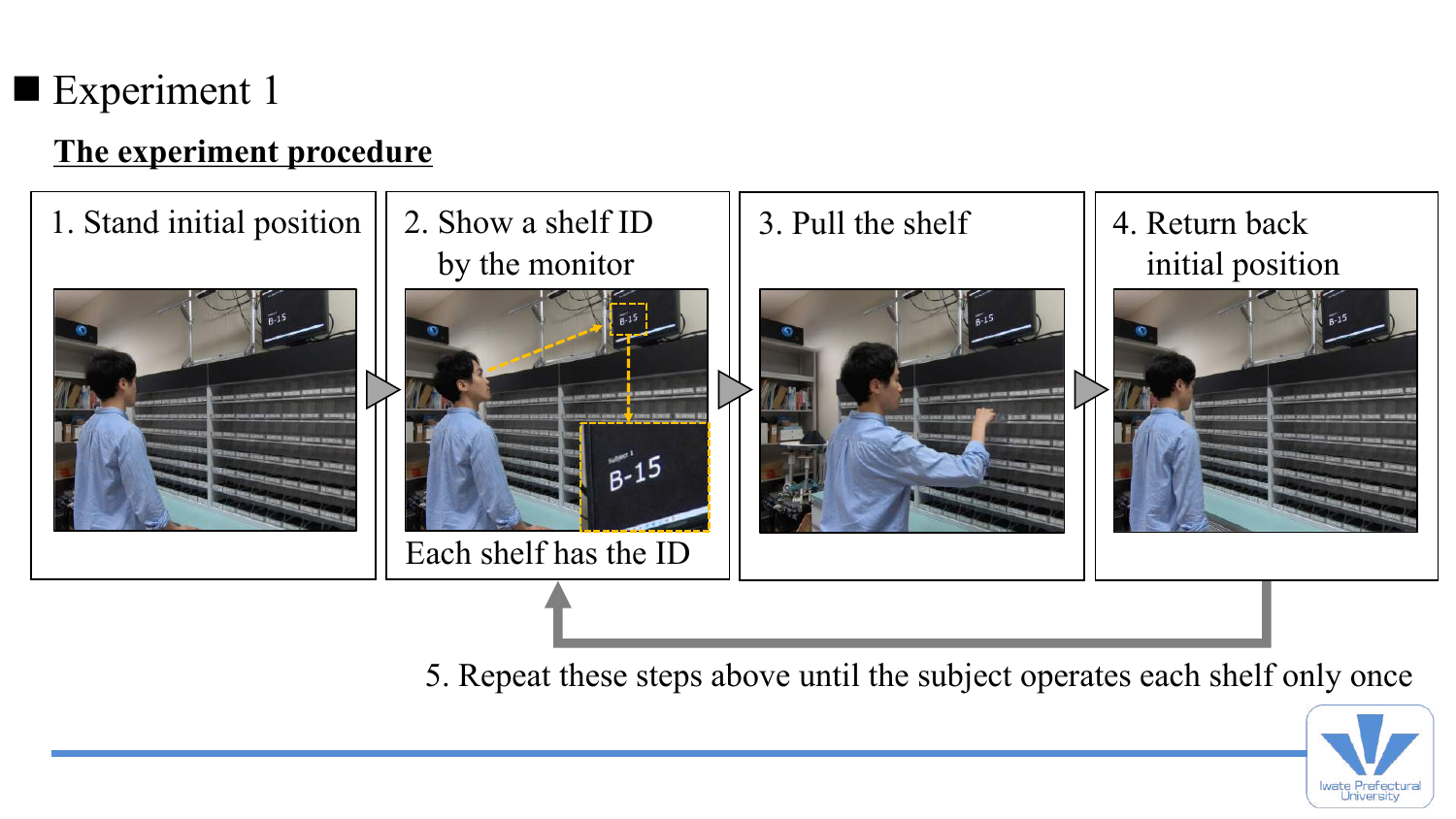## $\blacksquare$  Experiment 1

#### **The constraints during our experiments**

We impose the constraints on the subject's movement in order to avoid uneven operation depending on the subject's behavior at that time.



- 
- To use specific hand side The back of the hand faces upward



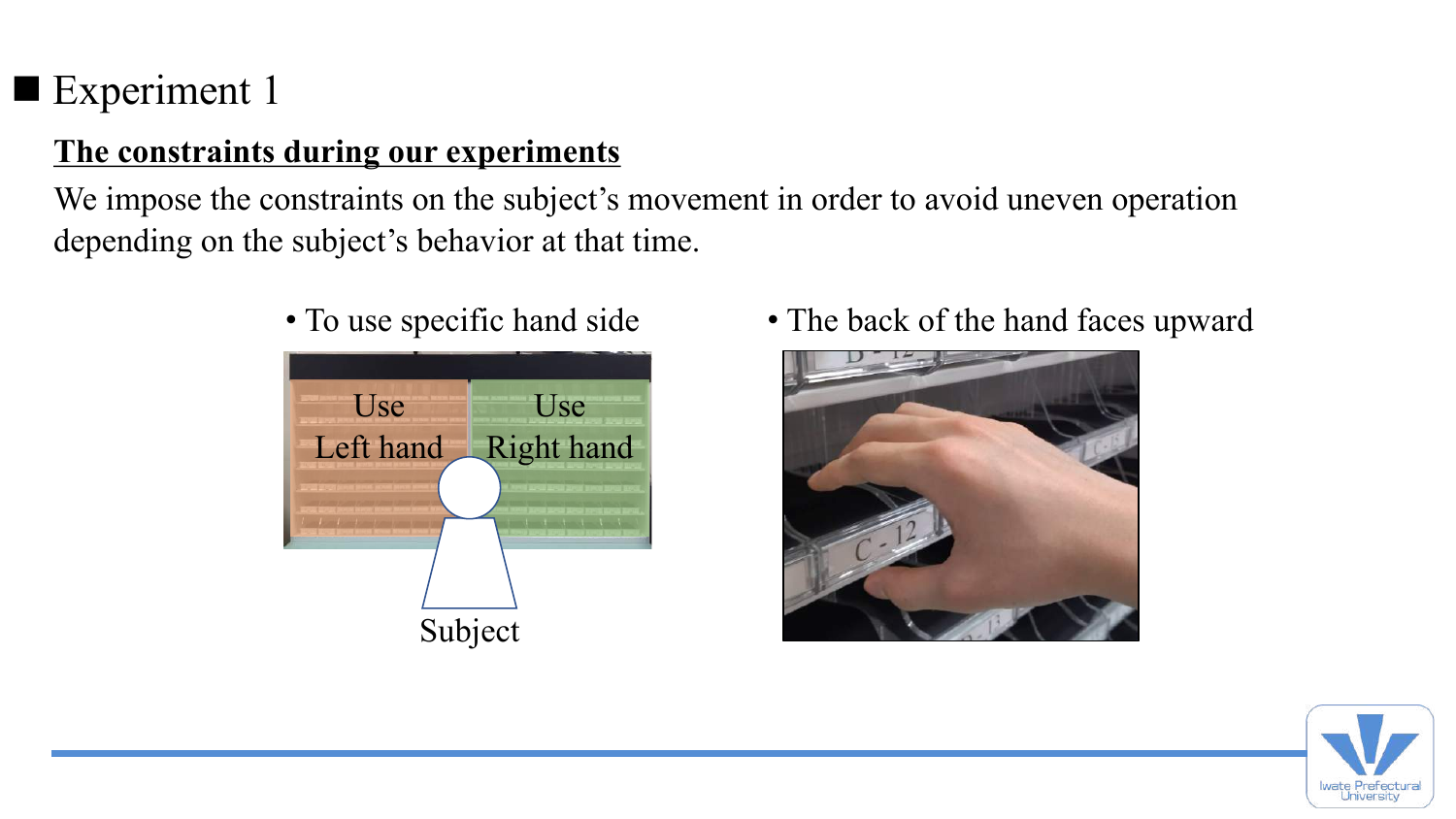## Experiment 1

#### **Comparison in different hand landmarks**

- The wrist position of Azure Kinect
- Hand $_{ak}$ : The center of hand landmarks of the Azure Kinect without the wrist
- Hand $_{mp}$ : The center of hand landmarks of the MediaPipe library



#### **Result**

The hand landmarks of the MediaPipe library can judge more accurately.

|                             |       | <b>Azure Kinect</b> |                    | MediaPipe library |  |
|-----------------------------|-------|---------------------|--------------------|-------------------|--|
| Subject                     | Wrist | Hand <sub>ak</sub>  | $\text{Hand}_{mp}$ |                   |  |
| A                           | 43%   | 99%                 |                    | 100%              |  |
| B                           | 18%   | 89%                 |                    | 99%               |  |
| $\mathcal{C}_{\mathcal{C}}$ | 32%   | 90%                 |                    | 99%               |  |
| D                           | 63%   | 93%                 |                    | 98%               |  |
| E                           | 30%   | 79%                 |                    | 99%               |  |
| All                         | 37%   | 90%                 |                    | 99%               |  |

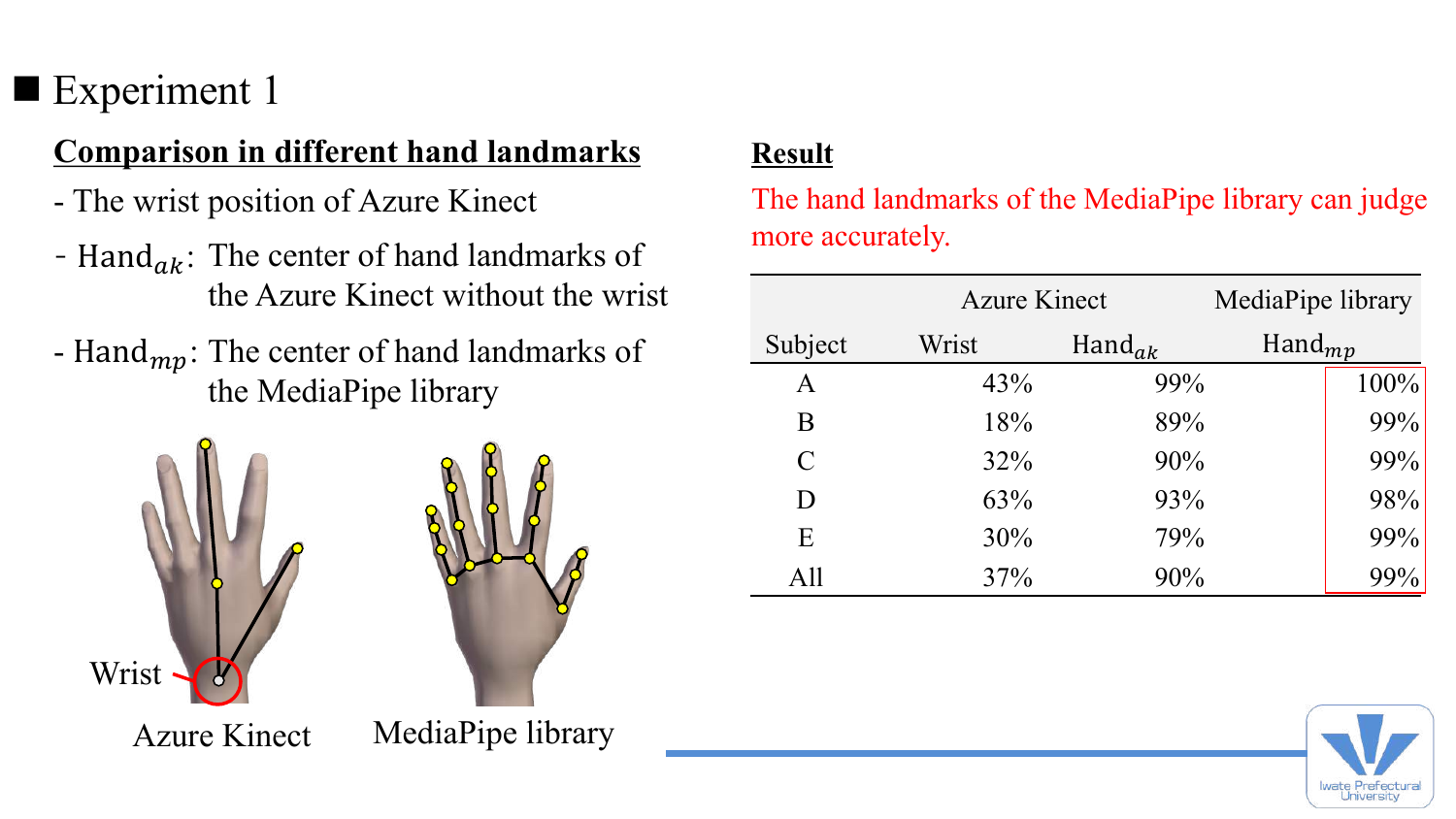## Experiment 2

## **The experiment procedure Result**

- 1. Extract the hand position manually by the tester when the subject grasps the target shelf
- 2. Calculate the 3D Euclidean distance between the hand and the shelf
- 3. Compare the difference between the distance for each landmarks using Welch's test

| Landmark            | Mean   | SD               |
|---------------------|--------|------------------|
| <b>Azure Kinect</b> | 5.4 cm | $2.5 \text{ cm}$ |
| MediaPipe library   | 4.1 cm | $1.5 \text{ cm}$ |

The MediaPipe library is better than the Azure Kinect for the judgement.



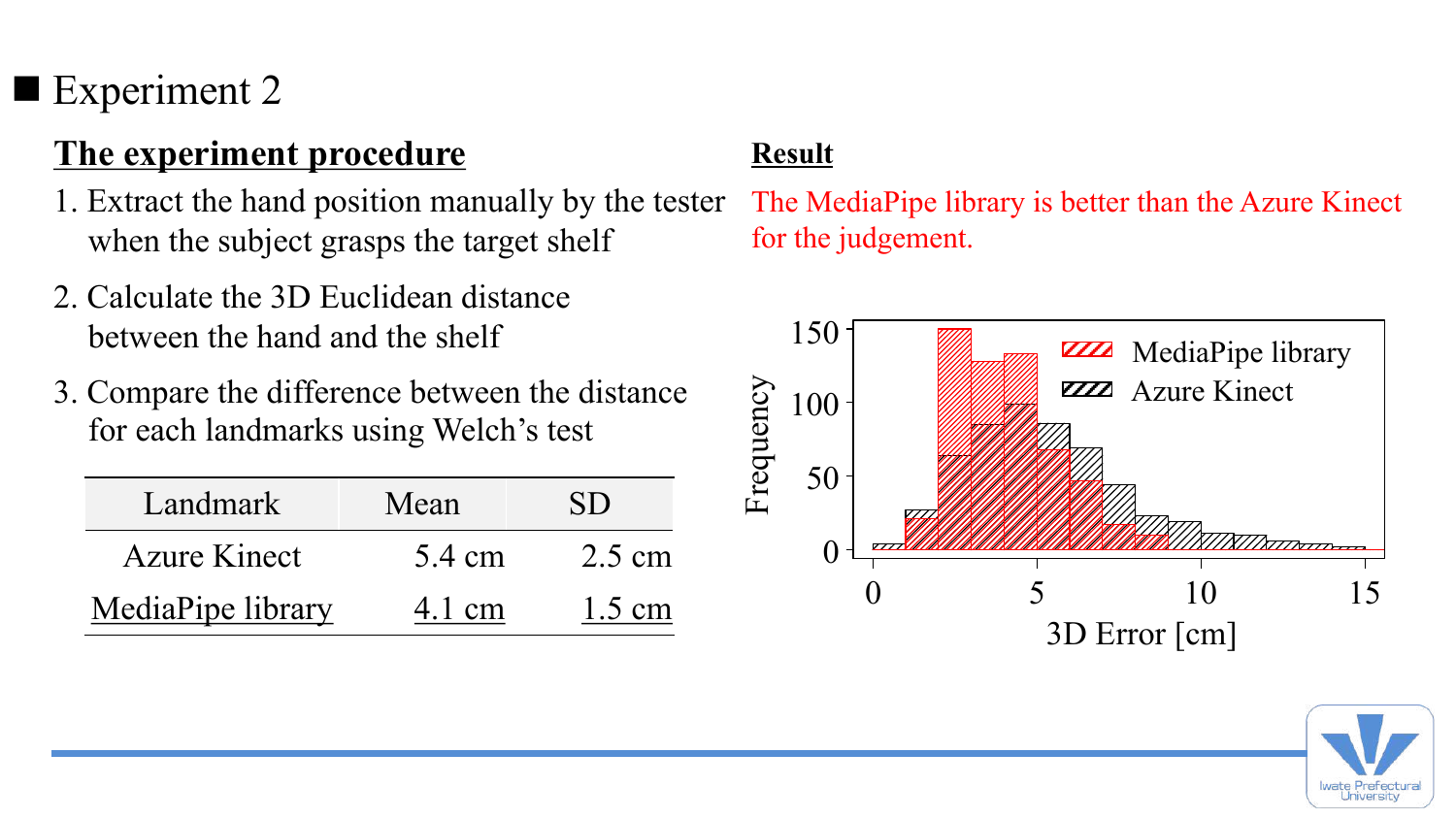## ■ The Effectiveness of Our Proposed Framework

**Ground Truth** 

 $C-4$ 

Judgement

C-4



Iwate Prefectural<br>University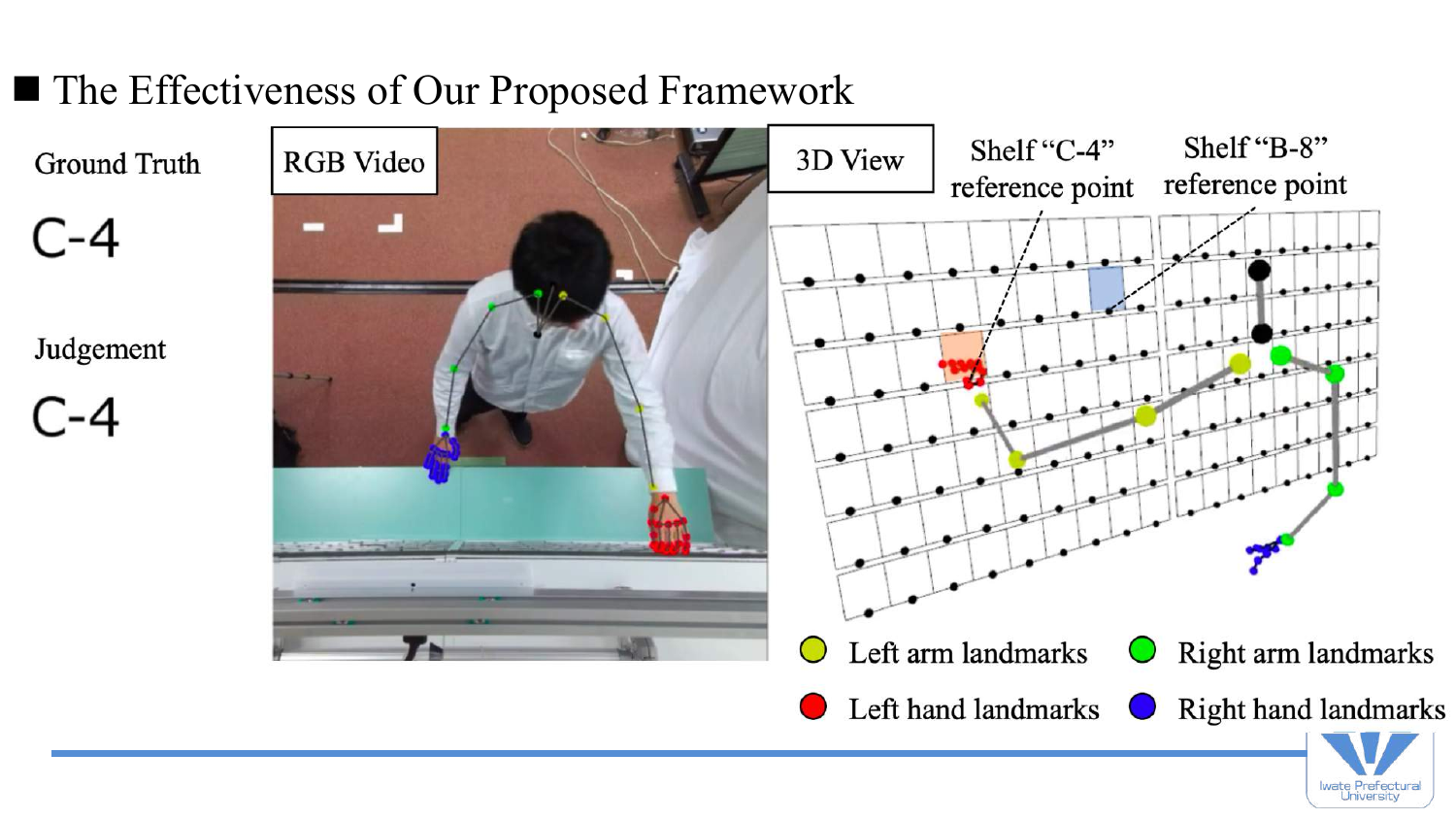## $\blacksquare$  Conclusion

#### **Achievement**

- Accurate measuring 3D location of operator's hand using the Azure Kinect and the MediaPipe library
- Reliable judgement procedure for the drug picking activity
- Easy-used and low-cost the judgement framework for drug picking activity

#### **Future work**

• Verify the judgement accuracy for the activity without the constraints of the operator's movement